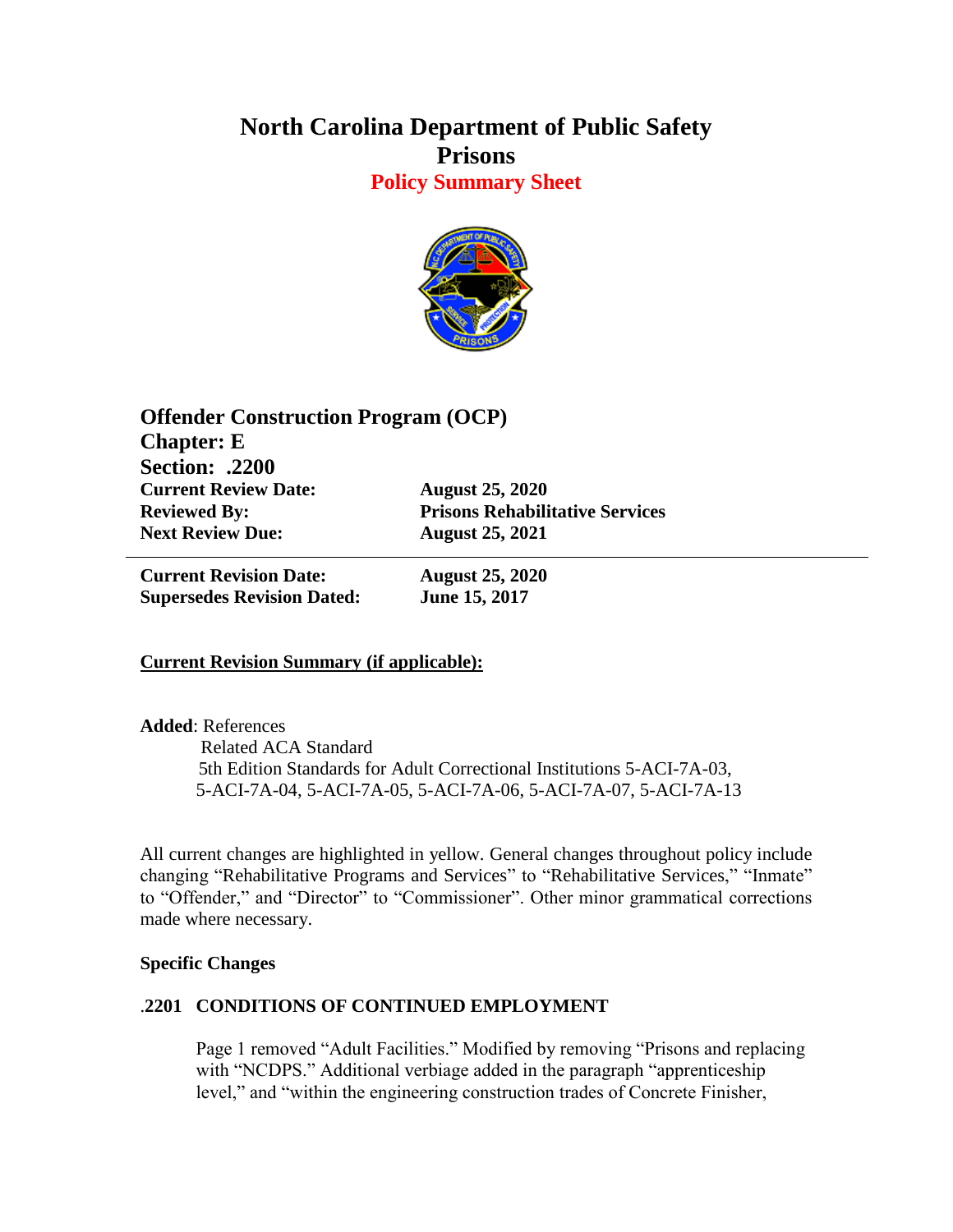Masonry, Carpentry, Fence Installer, Drywall, Painter, Welding, Pipe Fitter, Plumber, HVAC Technician, and Electrician:"

## **.2203 SUPERVISION**

Page 2 added new paragraph "Any individual approved by Central Engineering to supervise offenders must be approved, certified and trained by Prisons' staff to be a Custodial Agent. The guidelines for this process may be found in Prisons' Policy & Procedure Chapter F .1400 Custodial Agents. Approved Custodial Agents shall carry their pink custodial agent card at all times while supervising offenders assigned to the Offender Construction Program."

## **.2204 SAFETY**

Page 2 Added new section:

(a) Responsibility: Offender safety while assigned to the Offender Construction Program is the primary responsibility of the Central Engineering Supervisors. They must ensure the offenders under their supervision are properly trained on safety procedures and equipment established by their agency's guidelines. Offenders will be monitored and required to follow safety training and expectations. Further, offender assignment procedures for the Offender Construction Program assignments will include the use of the established Incentive Wage Description Form (IW01) and Essential Functions Checklist (EFC) forms developed and maintained in the Offender Assignment Manual. These forms also cover safety procedures as well as other essential job-related expectations.

(b) Prohibitions: The following prohibitions apply to the Offender Construction Program.

(1) Offenders are prohibited from working on the premises of any institution operated or administered by the Youth Development Section of the Division of Adult Correction and Juvenile Justice of the Department of Public Safety unless approved by the Assistant Commissioner of Prisons and then, a complete sight and sound barrier must be erected and maintained during the course of the labor being performed by adult offenders.

(2) Offenders are prohibited from working at a school while students are on the property. This includes either public or private elementary, middle or high schools. Prior to any work being done on school property, the school administrator or principal must provide a letter certifying that there will be no students on the property during the time the work is being performed.